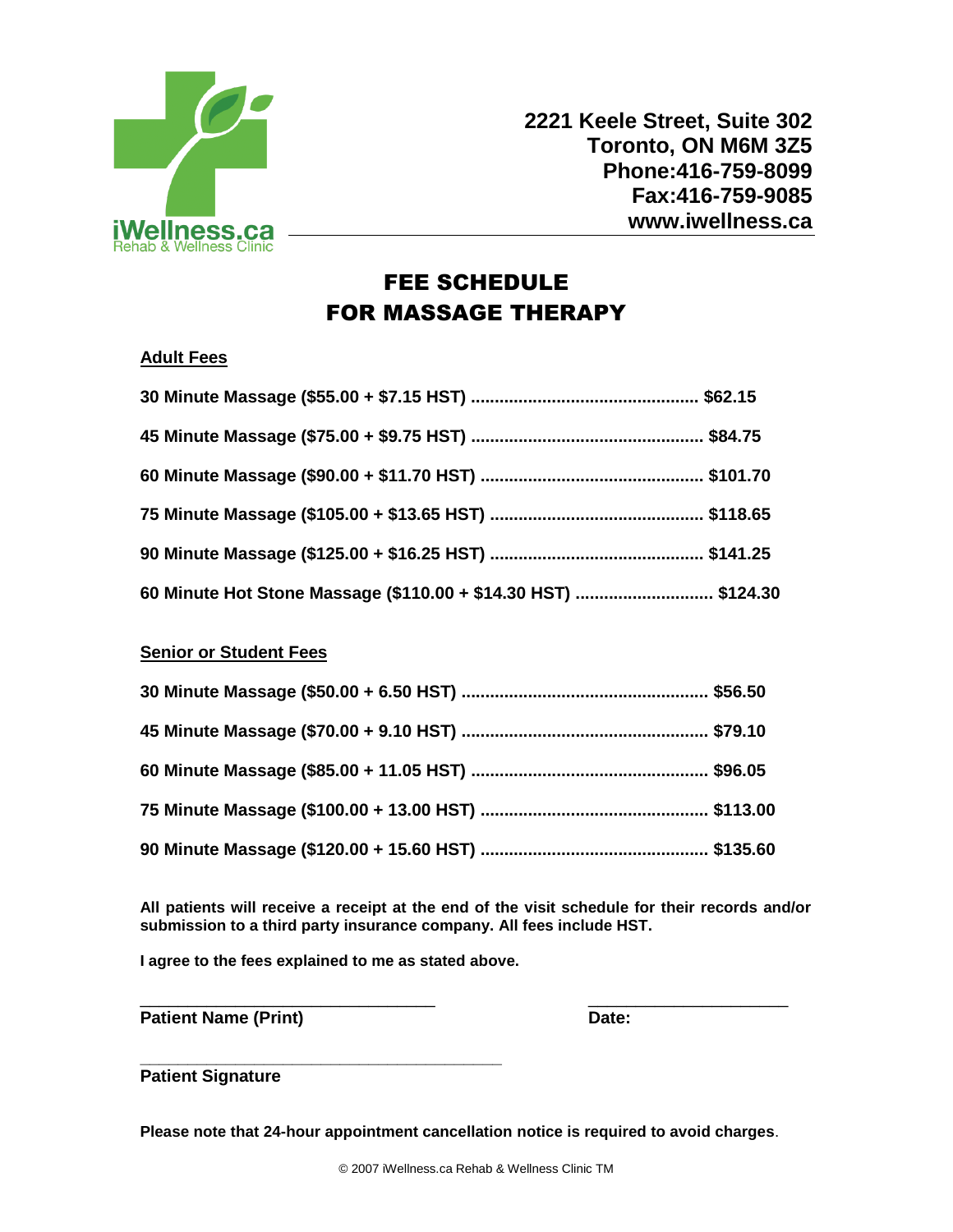

**2221 Keele Street, Suite 302 Toronto, ON M6M 3Z5 Phone:416-759-8099 Fax:416-759-9085 www.iwellness.ca**

### Health History Form

*The information requested below will assist us in treating you safely. Feel free to ask any questions about the information being requested. Please note that all information will be kept confidential unless allowed or required by law. Your written permission will be required to release any information.*

|                                                                                                                  | Signature: the contract of the contract of the contract of the contract of the contract of the contract of the |                                                                                     |                                                                |  |
|------------------------------------------------------------------------------------------------------------------|----------------------------------------------------------------------------------------------------------------|-------------------------------------------------------------------------------------|----------------------------------------------------------------|--|
|                                                                                                                  |                                                                                                                |                                                                                     |                                                                |  |
|                                                                                                                  |                                                                                                                |                                                                                     |                                                                |  |
|                                                                                                                  |                                                                                                                |                                                                                     | Postal Code:____________                                       |  |
|                                                                                                                  |                                                                                                                |                                                                                     |                                                                |  |
| <b>Email Address:</b>                                                                                            |                                                                                                                |                                                                                     |                                                                |  |
| The e-mail address is for the purpose of our communication with you and will not be used or sold for any reason. |                                                                                                                |                                                                                     |                                                                |  |
| Have you received Massage Therapy Before?   Yes   No                                                             |                                                                                                                |                                                                                     |                                                                |  |
| Please indicate conditions you are experiencing or have experience:                                              |                                                                                                                |                                                                                     |                                                                |  |
| Is there a family history of heart<br>problems ? □ Yes □ No                                                      | <b>Infection</b>                                                                                               |                                                                                     | Women                                                          |  |
|                                                                                                                  | skin conditions<br>$\Box$                                                                                      |                                                                                     | Pregnant, due:<br>$\Box$                                       |  |
| Respiratory                                                                                                      | TR.<br>$\Box$                                                                                                  |                                                                                     |                                                                |  |
| <b>Chronic Cough</b><br>$\Box$                                                                                   | <b>Other Conditions</b><br>$\Box$                                                                              |                                                                                     | <b>Gynecological conditions,</b>                               |  |
| <b>Shortness of breath</b><br>$\Box$                                                                             | Loss of Sensation, where?<br>What?                                                                             |                                                                                     |                                                                |  |
| <b>Bronchitis</b><br>$\Box$                                                                                      | $\Box$                                                                                                         |                                                                                     |                                                                |  |
| Emphysema<br>$\Box$                                                                                              | Allergies /hypersensitivity to what?<br>$\Box$                                                                 |                                                                                     | Overall, how is your general                                   |  |
| Is there a family history of                                                                                     |                                                                                                                |                                                                                     | health?                                                        |  |
| respiratory disease? □ Yes □ No                                                                                  |                                                                                                                | Type of reaction:                                                                   |                                                                |  |
| <b>Head/Neck</b>                                                                                                 | <b>D</b> epilepsy                                                                                              |                                                                                     | <b>Primary Care Physician:</b>                                 |  |
| <b>History of headaches</b><br>П.                                                                                | $\Box$                                                                                                         | skin conditions, what?                                                              |                                                                |  |
| <b>Vision problems</b><br>$\Box$                                                                                 |                                                                                                                | Is there a family history of any of the                                             |                                                                |  |
| Ear problems<br>$\Box$<br><b>Hearing loss</b>                                                                    |                                                                                                                | above? TYes TNo                                                                     |                                                                |  |
| П.                                                                                                               |                                                                                                                |                                                                                     |                                                                |  |
| Current Medications: ____________________                                                                        |                                                                                                                | conditions, hemophilia, osteoporosis, mental Illness)<br>$\Box$ Yes $\Box$ No what? | Do you have any other Medical conditions (e.g digestive        |  |
| Are you currently receiving treatment from another<br>health care professional? Øres D No If yes, for            |                                                                                                                | Do you have any internal pins, wires, artificial joints or special                  |                                                                |  |
|                                                                                                                  |                                                                                                                |                                                                                     |                                                                |  |
| Surgery -date_________________________                                                                           |                                                                                                                |                                                                                     |                                                                |  |
|                                                                                                                  |                                                                                                                | What is the reason you are seeking massage therapy?                                 | Please include the location of any tissue or joint discomfort. |  |

**Please note that 24-hour appointment cancellation notice is required to avoid charges**.